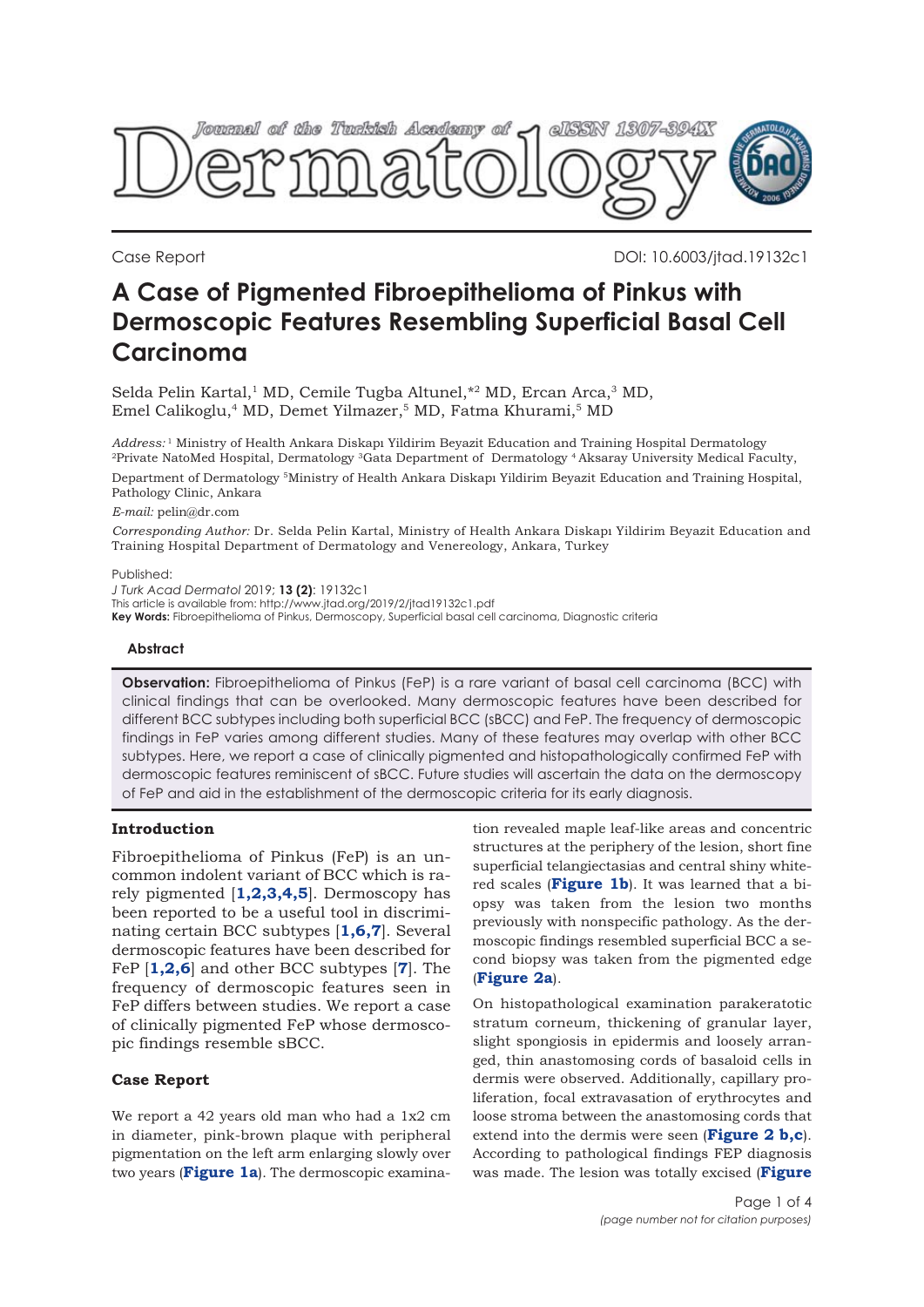<span id="page-1-0"></span>*J Turk Acad Dermato*l 2019; **13 (2)**: 19132c1. http://www.jtad.org/2019/2/jtad19132c1.pdf



**Figure 1a and b. a**. A flat, pink-brown plaque with distinct borders and peripheral pigmentation **b**.Dermoscopic examination shows maple leaf-like areas and concentric structures at the periphery of the lesion, short fine superficial telangiectasias and central shiny white to red scales

**2d**) and no recurrence was noted during the 6 months of follow-up.

## **Discussion**

PFeP is an uncommon variant of BCC. Dermoscopy has been reported to be useful in the early detection and differentiation of BCC subtypes [**[1,2,7](#page-3-0)**].

The main dermoscopic features of FeP are fine arborizing vessels, whitish streaks (WSs) (also described as white intersecting septal lines), shiny white-red structureless area (SWRSA) (also described as amorphous whitish-pinkish area), structureless gray-brown pigmentation, gray-blue dots, peripherally located dotted vessels and ulceration [**[1,2](#page-3-0),[4,5,6,7,8](#page-3-0)**]. Addi-



**Figures 2a, b, c, and d. a.** Second biopsy was taken from the pigmented edge **b**. Loosely arranged, thin anastomosing cords of basaloid cells extending into the dermis, parakeratotic stratum corneum, thickening of granular layer and slight spongiosis in epidermis are seen. Additionally, capillary proliferation, focal extravasation of erythrocytes and loose stroma between the anastomosing cords are observed **c**. Loosely arranged, thin anastomosing cords of basaloid cells and minimal ulceration on epidermis **d.** Showing the suture line after total excision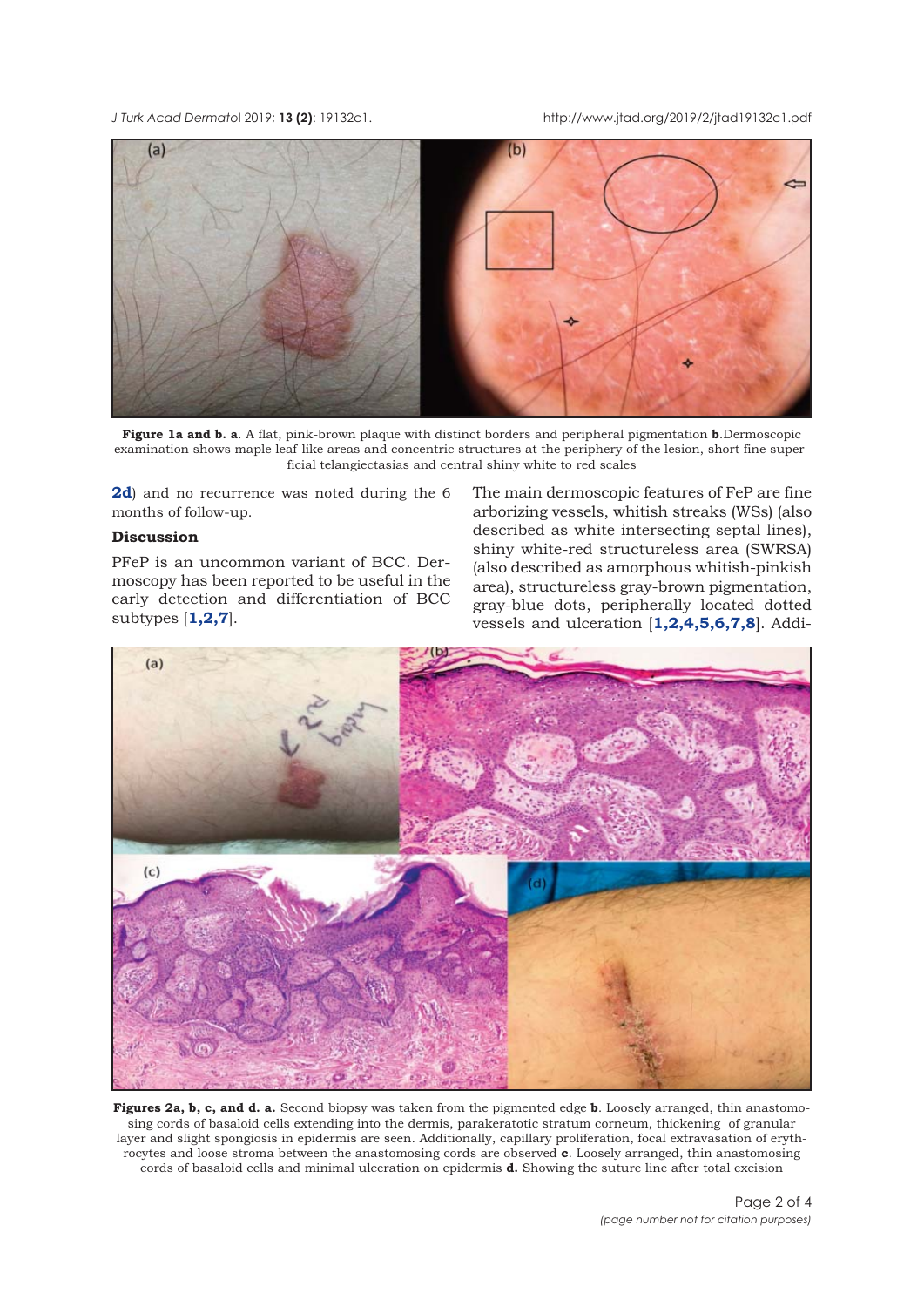<span id="page-2-0"></span>tional findings include blue-gray ovoid nests, multiple blue-gray globules, concentric structures, maple leaf-like areas, spoke-wheel areas, short fine superficial telangiectasias, multiple small erosions, few comedo-like openings and milia-like cysts [**[1](#page-3-0),[4,5,7,8](#page-3-0)**]. The frequency of these dermoscopic features seen in FeP differs among studies.

Our dermoscopic findings were not compatible with the literature. We observed maple leaf-like areas and concentric structures at the periphery of the lesion, short fine superficial telangiectasias and shiny white to red scales in the center (**[Figure 2](#page-1-0)**).

The most prominent dermoscopic features of sBCC are short fine superficial telangiectasia, small erosions, SWRSA and maple leaf-like areas. Concentric structures are reported to be common in pigmented sBCC [**[7](#page-3-0)**].

Superficial scale has been reported as one of the most common dermoscopic feature of basosquamous carcinoma [**[9](#page-3-0)**]. The central distribution of scales was associated with well differentiation of SCC [**[10](#page-3-0)**]. To our knowledge, central distribution of white scales on dermoscopy of FeP has not been mentioned to date. The histopathological correlation and the clinical significance of this finding require investigation.

The pigmentation pattern of BCC provides information about the thickness of tumor (superficial versus nodular) and its subtype [**[7,8](#page-3-0)**]. Pigmented FeP is not common and most common pigmentation patterns on dermoscopy are structureless gray-brown area, blue-gray dots, blue-gray ovoid nests and multiple blue-gray globules [**[1,2,4,5,6,7,8](#page-3-0)**]. Also in recent two studies concentric structures, maple leaf-like areas and spoke-wheel areas are described. However, authors could not find blue-gray dots in any of FeP cases [**[7,8](#page-3-0)**] (**Table 1**). We observed maple leaf-like areas and concentric structures on dermoscopy. Of note, maple leaf-like areas and concentric structures are also wellknown pigmentation characteristics of sBCC [**[7](#page-3-0)**].

WSs on dermoscopy of FeP are defined as white septal lines within the tumor 1 and can be detected only by polarized dermoscopy [**[2](#page-3-0)**]. Zamberk et al. proposed WSs to be the most significant dermoscopic sign of FeP [**[6](#page-3-0)**]. In a review on the dermoscopy of FeP, WSs could not be observed since the authors used non-polarized light source [**[2](#page-3-0)**]. Intriguingly, although Lallas et al. used either polarized or nonpolarized light source, they did not observed these WSs in any of 8 FeP cases [**[7](#page-3-0)**]. We used polarized light source with non-contact method and did not observe WSs. As the WSs have been

| <b>Reference</b><br><b>Number</b>    | Number of<br>total FeP  | Number of pig-<br>mented FeP | Pigmentation pattern*                                                                                                                                                                                  | <b>Frequency of each</b><br>pattern in total FeP                        |
|--------------------------------------|-------------------------|------------------------------|--------------------------------------------------------------------------------------------------------------------------------------------------------------------------------------------------------|-------------------------------------------------------------------------|
| $\overline{7}$<br>3<br>8<br>9        | $\mathbf{1}$<br>10<br>3 | 1<br>$\overline{4}$<br>-1    | Gray-brown structureless pigmentation<br>Several small brown dots<br>Gray-brown area of pigmentation<br>Blue-gray dots<br>Blue-gray dots<br>Blue-gray ovoid nests<br>Gray pigmented area               | 100%<br>100%<br>Not mentioned<br>100%<br>100%<br>33,3%                  |
| 10<br>$\overline{4}$<br>11           | 8<br>3<br>8             | 3<br>Not mentioned           | Dark-brown dots<br>Patchy hyperpigmented areas<br>Gray-brown coloration<br>Multiple blue-gray globules<br>Blue-gray ovoid nests<br>Concentric structures<br>Maple leaf-like areas<br>Spoke-wheel areas | Not mentioned<br>33,3 %<br>62.5 %<br>37.5 %<br>37.5 %<br>25.0%<br>25.0% |
| 12                                   | 10                      | Not mentione                 | Multiple blue-gray globules<br>Blue-gray ovoid nests<br>Concentric structures 3<br>Maple leaf-like areas 2<br>Spoke-wheel areas 2                                                                      | 60%<br>40 %<br>30 %<br>20%<br>20%                                       |
| * as designated in the cited article |                         |                              |                                                                                                                                                                                                        |                                                                         |

**Table 1.** The Pigmentation Patterns Defined for Fep on Dermoscopy in The Literature